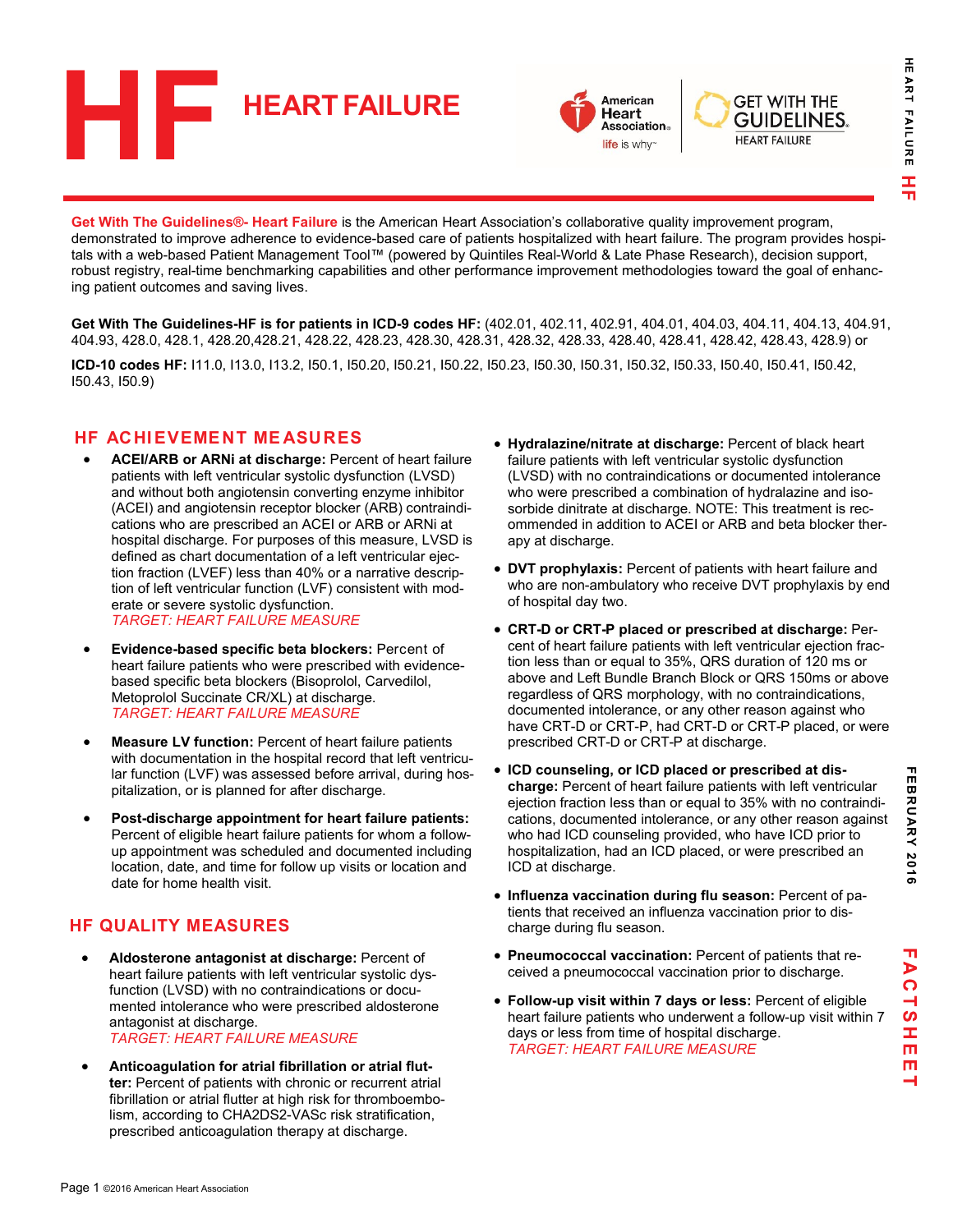



**GET WITH THE GUIDELINES. HEART FAILURE** 

### **HF REPORTING MEASURES**

- **60 minutes of heart failure education:** Percent of heart failure patients who received 60 minutes of heart failure education by a qualified heart failure educator.
- **Activity level instruction:** Percent of heart failure patients discharged home with a copy of written instructions or educational materials given to patient or caregiver at discharge or during the hospital stay, addressing activity level.
- **Advanced care plan:** Percent of heart failure patients who have an advanced care plan or surrogate decision maker document in the medical record.
- **Advance directive executed:** Percent of patients who have documentation in the medical record that an advance directive was executed.
- **Beta blocker at discharge:** Percent of heart failure patients on beta blockers at discharge.
- **Beta blocker medication at discharge (all patients):** A histogram of all patients grouped by specific beta blocker medication prescribed at hospital discharge.
- **Beta blocker medication at discharge (eligible patients):** A histogram of eligible patients grouped by specific beta blocker medication prescribed at hospital discharge.
- **Blood pressure control at discharge:** Percent of heart failure patients with a last recorded systolic pressure <140 mmHg and diastolic pressure <90 mmHg blood pressure. **Care transition record transmitted:** A care transition record is transmitted to a next level of care provider within 7 days of discharge containing all of the following: reason for hospitalization, procedures performed during this hospitalization, treatment(s)/service(s) provided during this hospitalization, discharge medications, including dosage and indication for use, and follow-up treatment and services needed (e.g., post-discharge therapy, oxygen therapy, durable medical equipment).
- **Diabetes teaching:** Percent of diabetic patients or newly-diagnosed diabetics receiving diabetes teaching at discharge.
- **Diabetes treatment:** Percent of diabetic patients or newly-diagnosed diabetics receiving diabetes treatment in the form of glycemic control (diet and/ or medication) at discharge.
- **Diet instruction:** Percent of heart failure patients discharged home with a copy of written instructions or educational materials given to patient or caregiver at discharge or during the hospital stay, addressing diet.
- **Discharge disposition:** Patients grouped by discharge disposition.
- **Discharge instructions:** Percent of heart failure patients discharged home with a copy of written instructions or educational material given to patient or caregiver at discharge or during the hospital stay addressing all of the following: activity level, diet, discharge medications, follow-up appointment, weight monitoring, what to do if symptoms worsen.
- **Follow-up instruction:** Percent of heart failure patients discharged home with a copy of written instructions or educational materials given to patient or caregiver at discharge or during the hospital stay, addressing follow-up appointment.
- **Follow-up visit or contact within 48 hours of discharge scheduled:** Percent of heart failure patients who had a follow-up visit or phone call scheduled to take place within 48 hours or less of hospital discharge.
- **Follow-up visit or contact within 72 hours of discharge scheduled:** Percent of heart failure patients who had a follow-up visit or phone call scheduled to take place within 72 hours or less of hospital discharge.
- **Heart failure disease management program referral:** Percent of heart failure patients referred to disease management program.
- **ICD placed or prescribed at discharge:** Percent of heart failure patients with left ventricular ejection fraction less than or equal to 35% with no contraindications, documented intolerance, or any other reason against who have ICD prior to hospitalization, had ICD placed, or were prescribed ICD at discharge.
- **Lipid-lowering medications at discharge:** Percent of heart failure patients with either CAD, PVD, CVA, or diabetes who were prescribed lipid lowering medications at discharge.
- **LOS:** Length of stay, defined as Arrival Date Discharge Date (or Admission Date – Discharge Date if Arrival Date is missing).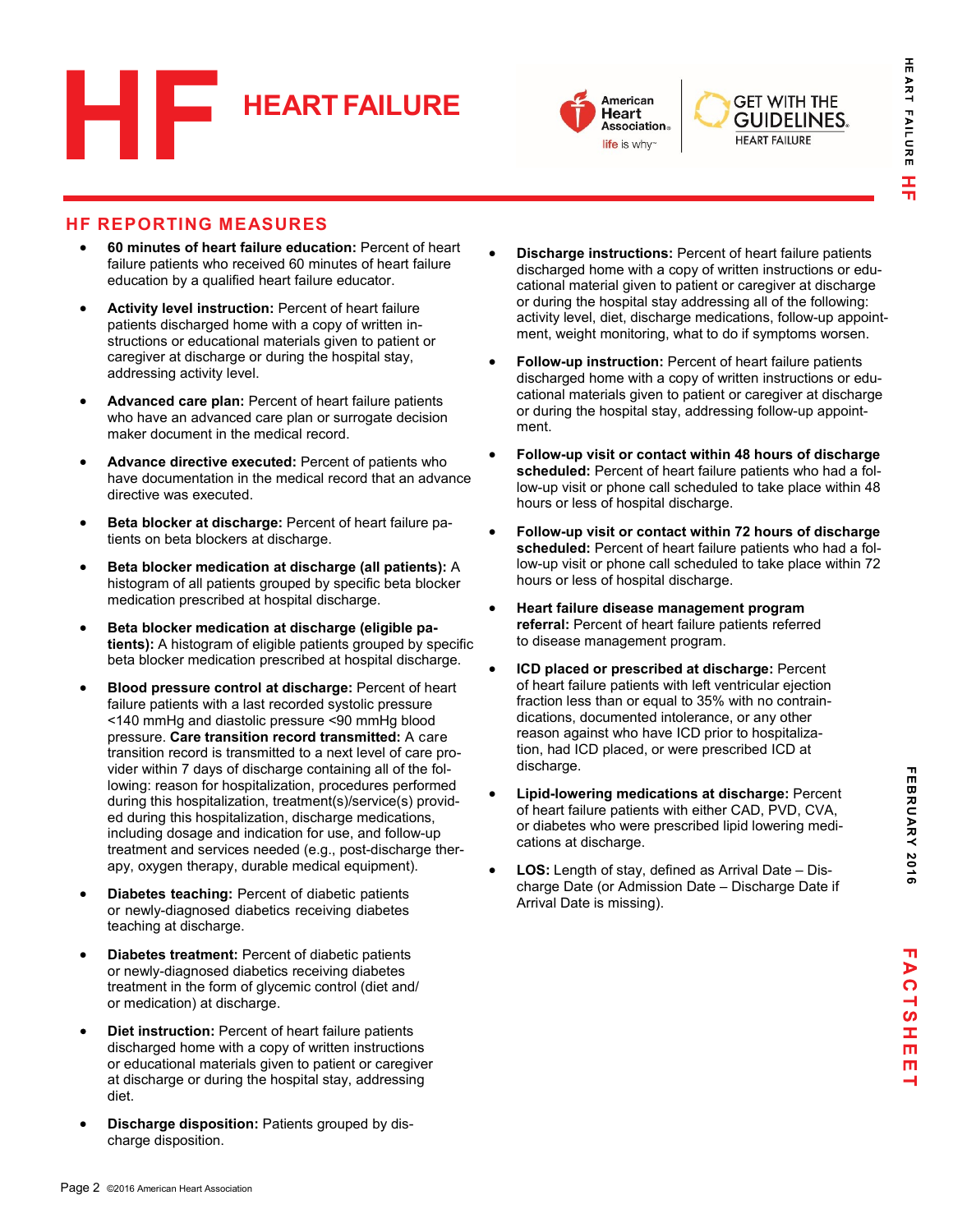



**GET WITH THE GUIDELINES. HEART FAILURE** 

# **HF REPORTING MEASURES**

- **In-hospital mortality:** Percent of patients who expired grouped by diagnosis.
- **Medication instruction:** Percent of heart failure patients discharged home with a copy of written instructions or educational materials given to patient or caregiver at discharge or during the hospital stay, addressing discharge medications.
- **Outpatient cardiac rehab program referral:** Percent of heart failure patients referred to outpatient cardiac rehab program.
- **Omega-3 fatty acid supplement use at discharge:** Percent of heart failure patients without contraindication who are prescribed omega-3 fatty acid supplement at hospital discharge.
- **QRS duration documented:** Percent of heart failure patients for whom QRS duration is documented.
- **Referral to AHA heart failure interactive workbook:** Percent of heart failure patients who received an AHA heart failure interactive workbook.
- **Referral to HF disease management, 60 minutes patient education or HF interactive workbook:** Percent of heart failure patients who were referred to heart failure disease management, received 60 minutes of patient education by a qualified educator, or received an AHA heart failure interactive workbook. *TARGET: HEART FAILURE MEASURE*
- **Risk adjusted mortality ratio:** A ratio comparing the actual in-hospital mortality rate to the risk-adjusted expected mortality rate. A ratio equal to 1 is interpreted as no difference between the hospital's mortality rate and the expected rate. A ratio greater than 1 indicates that the hospital's mortality rate is higher than the expected rate. A ratio of less than 1 indicates that the hospital's mortality rate is lower than the expected rate.
- **Smoking cessation:** Percent of heart failure patients with a history of smoking cigarettes, who are given smoking-cessation advice or counseling during hospital stay. For purposes of this measure, a smoker is defined as someone who has smoked cigarettes anytime during the year prior to hospital arrival.
- **Symptoms worsening instruction:** Percent of heart failure patients discharged home with a copy of written instructions or educational materials given to patient or caregiver at discharge or during the hospital stay, addressing what to do if symptoms worsen.

 **Weight instruction:** Percent of heart failure patients discharged home with a copy of written instructions or educational materials given to patient or caregiver at discharge or during the hospital stay, addressing weight monitoring.

## **HF DATA QUALITY MEASURES**

- **HF Achievement Award Qualified:** Percent of patients who have the minimum necessary data elements complete to be included in GWTG Achievement Measures for award calculation. NOTE: This does not mean the patient is compliant with the measure just that they meet the minimum criteria for measure inclusion.
- **HF Quality Award Qualified:** Percent of patients who have the minimum necessary data elements complete to be included in GWTG Quality Measures for award calculation. NOTE: This does not mean the patient is compliant with the measure just that they meet the minimum criteria for measure inclusion.
- **Missing HF Achievement Award Qualified:** Histogram of missing data for key elements needed for appropriate inclusion in GWTG Achievement Measures.
- **Missing HF Quality Award Qualified:** Histogram of missing data for key elements needed for appropriate inclusion in GWTG Quality Measures.
- **Record completion rate:** Percent of patient records

## **HF DESCRIPTIVE MEASURES**

- **Age:** Patients grouped by age.
- **Diagnosis:** Patients grouped by diagnosis.
- **Gender:** Patients grouped by gender.
- **Race:** Patients grouped by race and Hispanic ethnicity.

### **COMPOSITE MEASURES**

 **HF Composite:** The composite quality of care measure indicates how well your hospital does to provide appropriate, evidence-based interventions for each patient.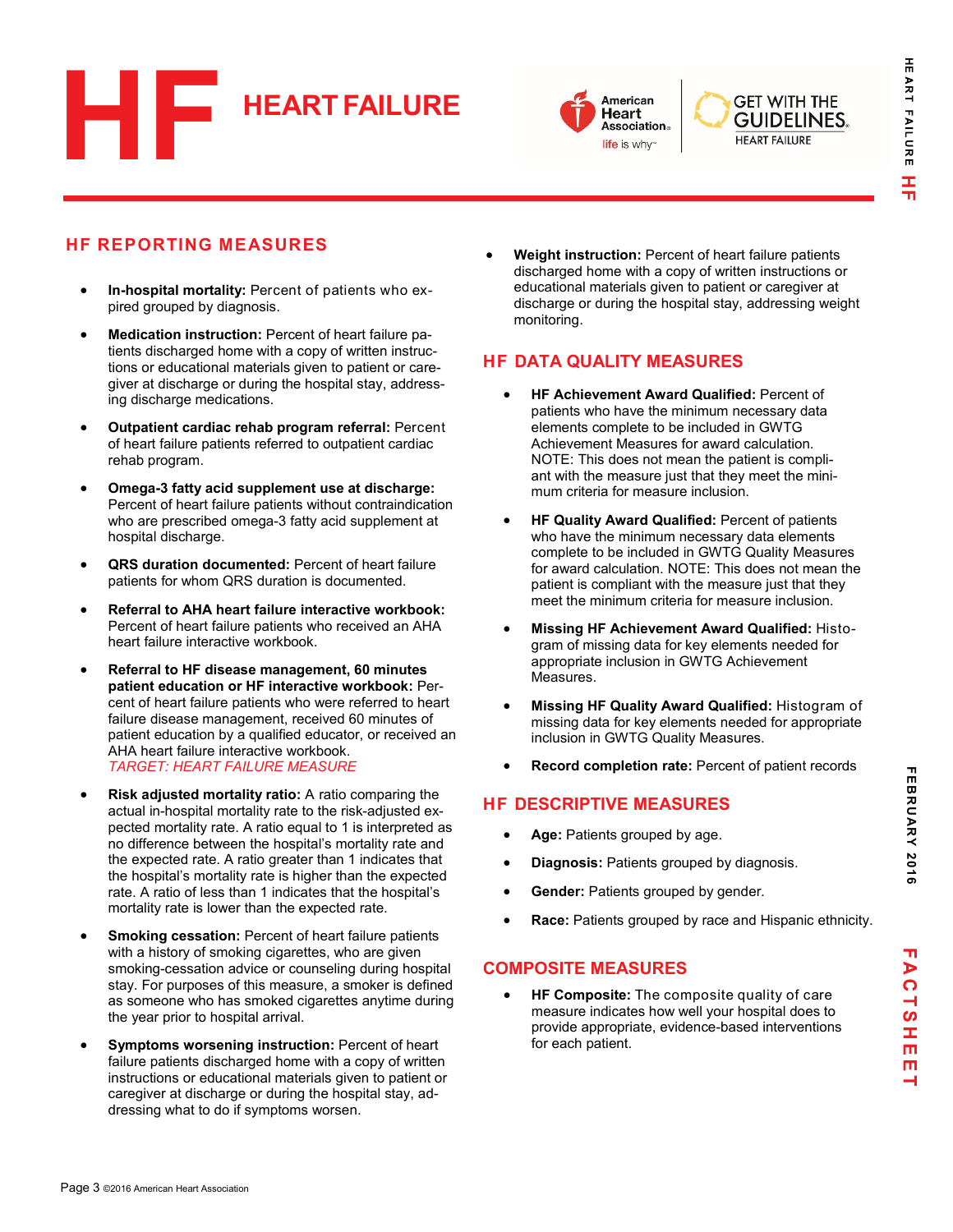



## **DEFECT FREE MEASURES**

- **HF Defect-Free:** The Defect-free measure gauges how well your hospital did in providing all the appropriate interventions to every patient.
- **Target Heart Failure Recognition (or Defect-free) Measure:** >Percent of heart failure patients who received ACEI/ ARB or ARNi, Evidenced Based Beta Blockers, Aldosterone Antagonist medications at discharge (if eligible), for whom a follow-up visit or contact within 7 days of discharge scheduled, and who was referred to one or more enhanced education (referral to disease management program, 60 minutes of patient education, or HF interactive workbook).

## **30 DAY FOLLOW-UP**

- **30 Day ACEI/ARBs or ARNi (Heart Failure):** Heart failure patients with left ventricular systolic dysfunction (LVSD) and without ACEI/ARBs or ARNi contraindications who are on ACEI/ARBs or ARNi 30 days post discharge.
- **30 Day Aldosterone Antagonist:** Heart failure patients with LVSD with no contraindications or documented intolerance who were prescribed Aldosterone Antagonist 30 days post discharge.
- **30 Day Beta-Blocker for LVSD (Heart Failure):** Percent of heart failure patients on Beta-Blocker 30 days post discharge.
- **30 Day Hydralazine Nitrate for LVSD:** Black heart failure patients with LVSD with no contraindications or documented intolerance who were prescribed a Hydralazine Nitrate 30 days post discharge.
- **30 Day Lipid Lowering Medication:** Percent of Heart Failure patients with either CAD, PVD, CVA or diabetes who were prescribed lipid lowering medications 30 days post discharge.
- **30 Day Diabetic Tx:** Percent of patients receiving diabetic treatment 30 days post discharge.
- **30 Day Re-hospitalization (Heart Failure):** Percent of heart failure patients (unadjusted) with one or more re-hospitalization in the first 30 days post discharge.
- **30 Day Mortality Post Discharge (Heart Failure):**  Percent of heart failure patients who died in the first 30 days post discharge.
- **30 Day Mortality (Heart Failure):** Percent of heart failure patients (unadjusted) who died in the first 30 days since admission, including in-hospital deaths.

FEBRUARY 2016 **FEBRUARY 2016**

NOTE: The GWTG Readmission Measures are not equivalent to the CMS 30-Day Risk Standardized Readmission Measure. They are not risk adjusted, do not represent all cause readmission, and do not capture readmission to other hospitals.